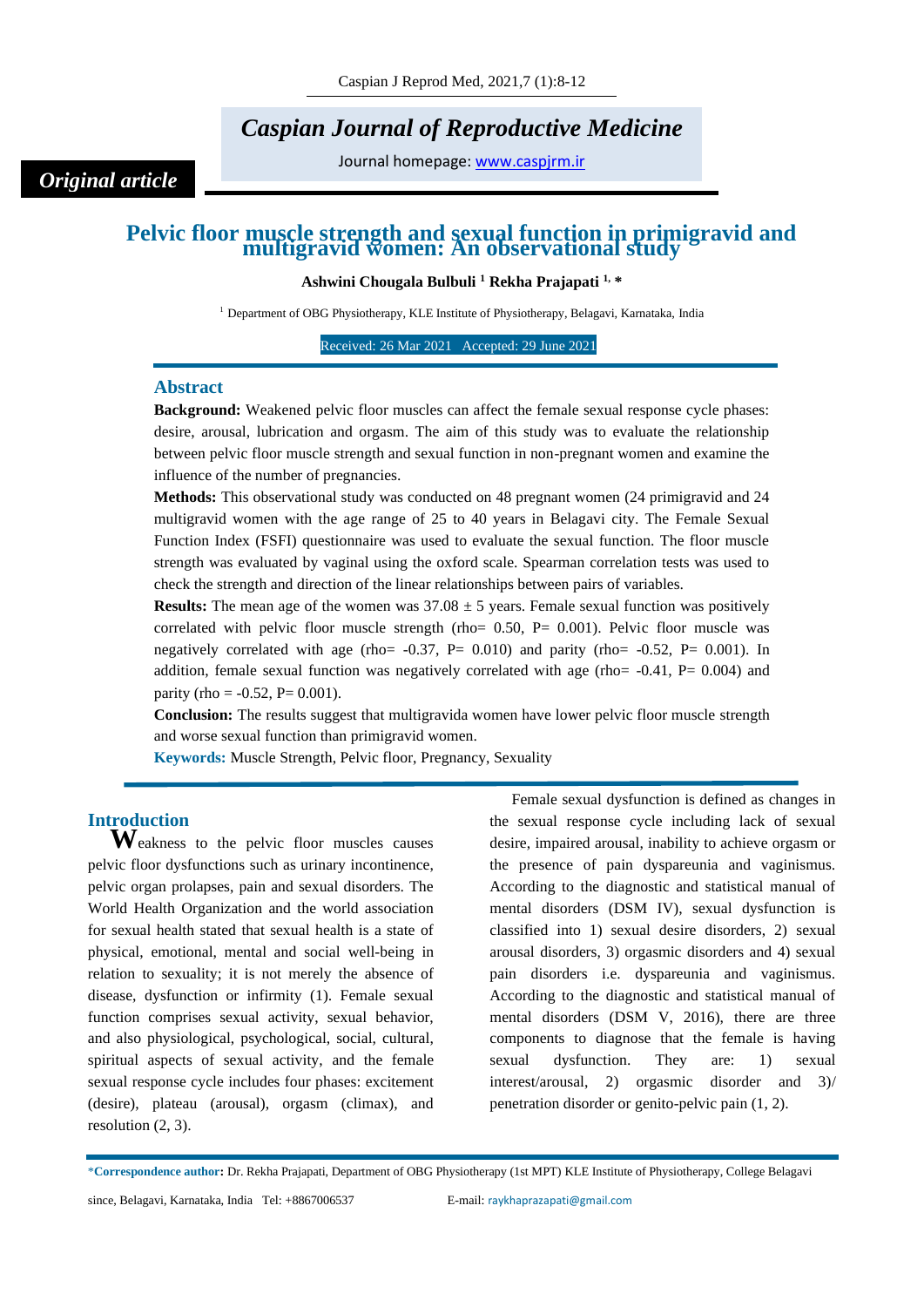During pregnancy, physiological and anatomical changes occur in women, which have significant impact on their sexual behavior. The increase in relaxin hormone during pregnancy can affect not only ligamentous laxity but also vaginal tissue by enlarging the circumference of the vaginal lumen and increasing epithelial cells, potentially leading to a reduction in sensitivity and contractile muscle capacity. While the frequency of sexual coitus, sexual desire and satisfaction, and also the ability to achieve orgasm decrease during pregnancy, dyspareunia increases (4). Sexual function and activity decrease in sexually active women during pregnancy (2). During the third trimester of pregnancy, there is a significant difference in primipara and multipara regarding the sex life. During this period, the frequency of sexual activity decreases in primipara, whereas the sexual life of multipara does not undergo any changes (5).

Pelvic floor dysfunctions such as urinary incontinence, pelvic organ prolapse, pain and sexual disorders are all caused due to the weakness of pelvic floor muscles (6). Previous studies have reported that pregnancy can affect pelvic floor muscles and function. Weakened pelvic floor muscles can affect the female sexual response cycle phases: desire, arousal, lubrication and orgasm. Some studies demonstrated that pelvic floor muscle training can improve the impact on a woman's sexual life by enhancing in arousal, lubrication and orgasm, and also increase pelvic floor muscle strength (7, 8).

The existing literature indicates that any trauma to pelvic floor muscles during vaginal childbirth plays an important role in the pathogenesis of pelvic floor disorders. There are many studies reporting that pelvic floor muscle is forcibly stretched during vaginal childbirth, compressed and bruised, leading to pelvic floor muscle injury. similarly, many other studies concluded that most of the women experienced sexual dysfunction after childbirth. There are myriads of studies done to compare the pelvic floor muscle strength with sexual dysfunction in postmenopausal women and non-pregnant women with primiparous women, but there is paucity in research correlating the pelvic floor muscle strength with sexual function in primiparous and multiparous women. Hence, the aim of this study is to find the correlation of pelvic floor muscle strength with the sexual function in primigravid and multigravid women.

#### **Materials & Methods**

Ethical clearance was obtained from institutional ethical committee. An observational study was conducted on 48 non-pregnant women (24 primigravid and 24 multigravid). The participants were included in the study based on the inclusion and exclusion criteria. The inclusion criteria were; age (25-40), sexual intercourse at least once during the last four weeks, and willingness to participate in the study. The exclusion criteria were: pregnancy, cognitive impairment, neurological conditions, degenerative diseases, and active urinary tract infection.

The Female Sexual Function Index (FSFI) questionnaire was used to evaluate the sexual function. The questionnaire consists of 19 multiple choice questions, and each item is assigned to six domains: arousal, desire, lubrication, orgasm, satisfaction and pain. Each domain is assigned a value from 0 to 6. The total score is from 0-36, and lower numbers indicate sexual dysfunction. The reliability and validity of the questionnaire was 0.74 and 0.86, respectively (9).

For the assessment of pelvic floor muscle (PFM), all women were taught how to perform three maximal contractions lasting 5 seconds with maximum muscle strength and 1-min break between the contractions throughout vaginal examination in supine position. The PFM of women was examined by vaginal examination with lubricant gel and sterile gloves. Through vaginal examination, scoring of PFM strength was done using oxford scale from 0 (absence of muscle response) to 5 (strong contraction). All assessment was done by just one trained researcher. The reliability and validity of Oxford scale of pelvic floor muscle strength were 0.929 and 0.80, respectively (10). Spearman correlation test was used to check the strength and direction of the linear relationships between pairs of variables.

#### **Statistical analyses:**

The statistical analysis was performed using SPSS version 23. The basic features described by descriptive statistics and Spearman correlation tests were used to check the strength and direction of the linear relationships between pairs of variables. The P-value of 5% or less indicated statistical significance.

#### **Results**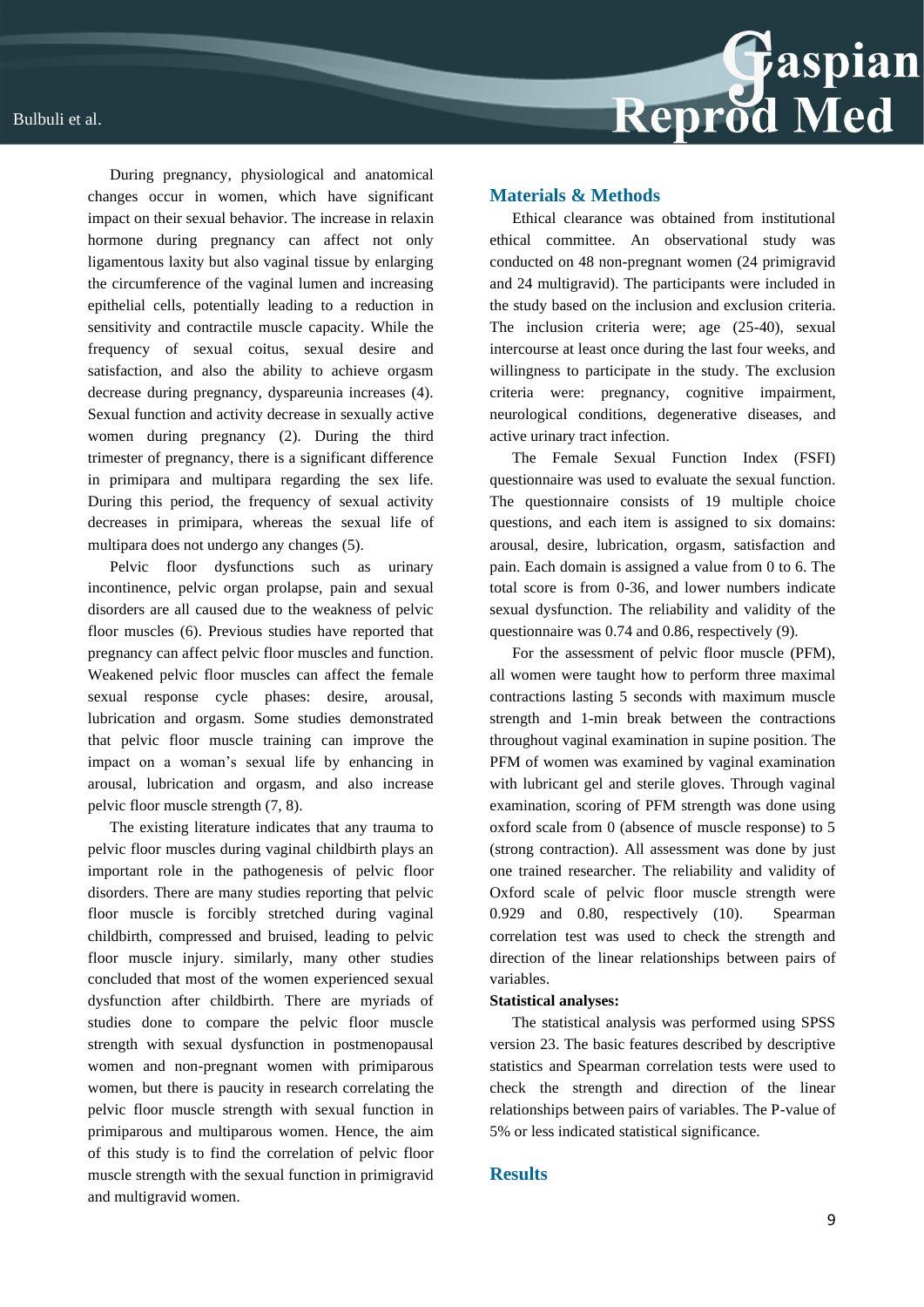

The mean age was 37.1±5 years. The mean score of female sexual function and pelvic floor muscle were 19 $\pm$ 3.8 and 2.0 $\pm$ 0.9 (Table.1).

The female sexual function was positively correlated with the pelvic floor muscle strength (rho  $= 0.50$ , P=0.001). The pelvic floor muscle strength was negatively correlated with age (rho =  $-0.37$ , P=0.010) and parity (rho =  $-0.52$ , P=0.001). In addition, the female sexual function was negatively correlated with age (rho =  $-0.41$ , P=0.004) and parity (rho =  $-0.52$ , P=0.001) (Table 2). When the scores of the pelvic floor muscle strength and sexual function of multigravid  $(n=24)$  were compared with primigravid  $(n=24)$ , it was found that the multigravid women who had a lower pelvic floor muscle strength had a lower sexual function than primigravid women (p< 0.05). In addition, the multigravid women showed more sexual dysfunction and reduced pelvic floor muscle strength than primigravid women.

**Table 1.** Characteristics of the participants

|                 | Mini  | Max    | <b>Mean</b> | <b>SD</b> |
|-----------------|-------|--------|-------------|-----------|
| Age (years)     | 26.0  | 44.00  | 37.1        | 5.0       |
| Weight (kg)     | 44.0  | 74.00  | 57.3        | 8.1       |
| Height (cm)     | 125.0 | 167.00 | 154.9       | 10.5      |
| BMI) $(kg/m2)*$ | 19.0  | 43.50  | 24.3        | 6.3       |
| FSFS**          | 19.0  | 33.0   | 27.4        | 3.8       |
| $PS***$         | 2.0   | 5.0    | 3.4         | 0.9       |

\*BMI: Body mass index; \*\*FSFS: Female sexual function index questionnaire, range score: 0 (sexual dysfunction) to 36; \*\* PS: Pelvic floor muscle, range score: 0 (absence of muscle response) to 5

**Table 2.** Correlation coefficients between female sexual function with pelvic floor muscle and variables of age, and parity with them

| $m = 0, m = 0$ |                   |          |         |
|----------------|-------------------|----------|---------|
| Variable X     | Variable Y        | r-value  | p-value |
| FSFS score*    | PFM score**       | 0.924    | 0.001   |
| Age            | <b>FSFS</b> score | $-0.405$ | 0.004   |
|                | <b>PFM</b> score  | $-0.369$ | 0.010   |
| Parity         | <b>FSFS</b> score | $-0.519$ | 0.001   |
|                | <b>PFM</b> score  | $-0.519$ | 0.001   |

\*FSFS: Female sexual function index questionnaire

\*\* PS: Pelvic floor muscle, range score

#### **Discussion**

The problems regarding sexual dysfunction in women are not commonly discussed due to social and cultural limitations. Thus, sexual dysfunction is a major problem remaining unaddressed even if it affects the majority of the population (11). Sexuality is a multidimensional phenomenon associated with biological, psychological, environmental, physiological, socio-cultural, and interpersonal factors; therefore, the evaluation of sexual function is complex.

FSFI is a tool with questions covering all the domains, which can easily evaluate female sexuality (6).

The prevalence of sexual dysfunction among women after child birth has been reported worldwide from 5% to 35% after caesarian section and 40% to 80% after normal vagina delivery with episiotomy (1). The factors affecting sexual function in postpartum period are perineal discomfort/pain, perineal trauma, vaginal tears, and episiotomy. The strength of pelvic floor muscles is decreased after childbirth, and vaginal delivery is accepted as the major cause of pelvic floor damage (7, 12).

The present study investigated the correlation between the parity of female sexual function scale scores and the pelvic floor muscle strength, which was statistically significant. It was also found that women with more parity have weaker pelvic floor muscles strength and sexual dysfunction. We also found that when multigravid women were compared with primigavid women, they showed less pelvic floor muscle strength and a compromised sexual life. Similar to the findings of the present study, results from a research conducted by Y.B. Baytur et al demonstrated that pregnancy affects pelvic floor muscle strength and function and that the weakness in pelvic floor muscles can affect the phases of female sexual response (8). A cross-sectional study done by Sehhatie et al on 386 women at 10-16 weeks postpartum also found similar results (11).

The current study focused on the association between female sexual function index scale scores and the pelvic floor muscle strength, which was found significant indicating that women with stronger pelvic floor muscle have better sexual function. Likewise, other studies conducted on the correlation of pelvic floor muscle strength and sexual function by de Menezes Franco et al on postmenopausal women and Martinez et al on females aged 20–28 years reported the same results (6, 13).

The prevalence of sexual dysfunction increases by age as shown in the present study. A population-based study conducted by Dennerstein et al. on menopause and sexual functioning reported that with the increase in age, estrogen deficiency is seen, which can affect the function of pelvic floor muscle causing sexual dysfunction  $(14)$ .

Golmakani et al conducted a study on the effect of pelvic floor muscle exercise program on sexual self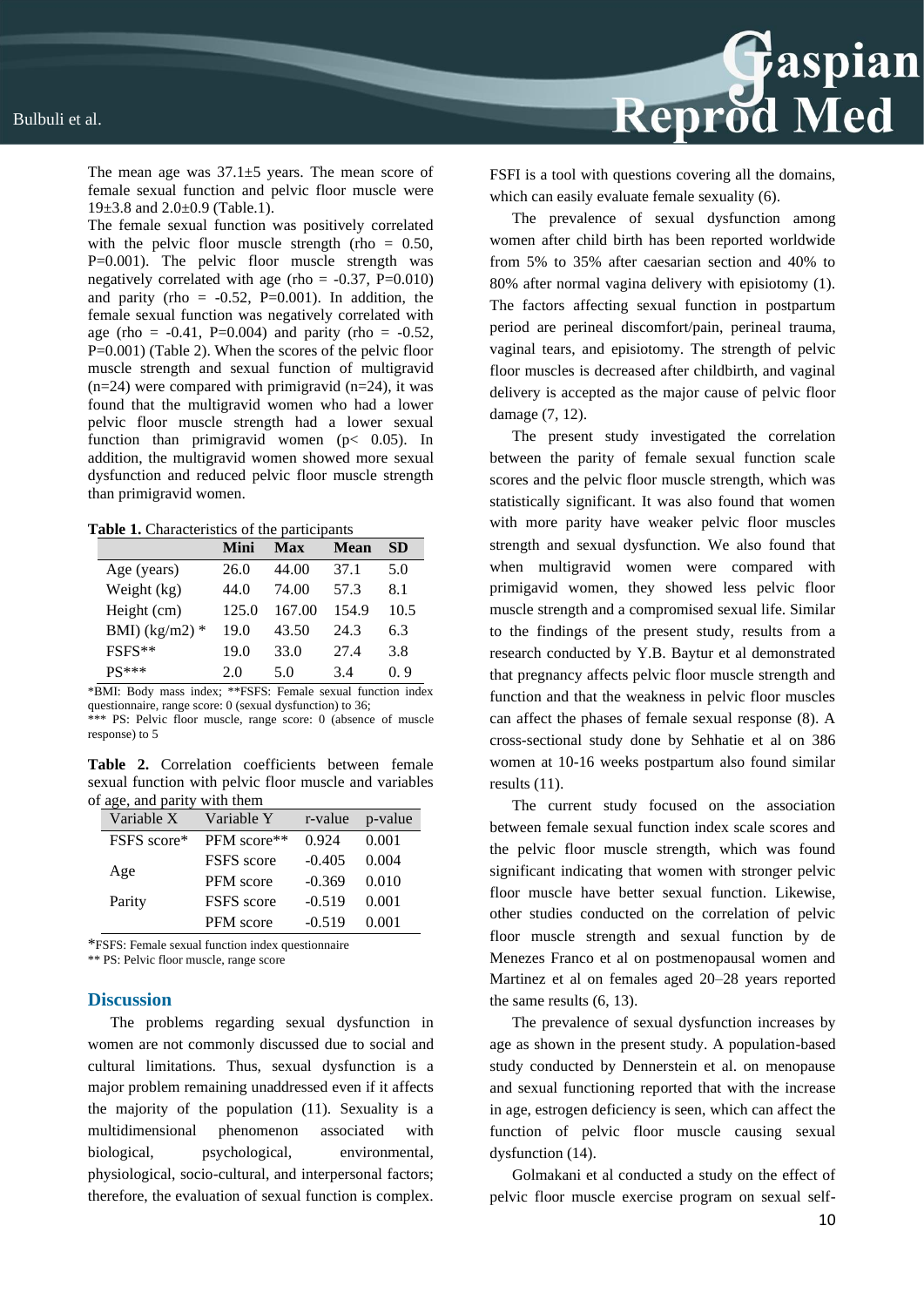efficacy in primiparous women after delivery and concluded that the pelvic muscle exercise can increase the sexual self-efficacy in women after delivery. Therefore, considering the significant relationship between sexual function and pelvic floor muscle strength in parous women, a pelvic floor muscle exercise program is a necessity after delivery (15).

There were several limitations. First of all, there was low sample size for each group, which might have reduced statistical power of the study. Second, we evaluated the relation between Pelvic floor muscle strength and sexual function just during pregnancy. Its assessment by a longitudinal study in pre-pregnancy, during pregnancy, and postpartum could yield more useful results. Third, the participants had privacy and security issues to answer, although a well-trained clinical investigator conducted the examinations and the interviews. Fourth, we did not assess the urinary leakage or urinary incontinence, the lifestyle, and the physical activity of participants before or during pregnancy.

#### **Conclusion**

The results illustrated that multigravid women have a worse sexual function and lower pelvic floor muscle strength than primigravid women. Women with greater age demonstrated lower pelvic floor muscle strength and a reduced sexual function. There is a direct correlation between pelvic floor muscle strength and sexual function.

#### **Acknowledgements**

We would like to thank all women who attended the study.

#### **Conflicts of Interest**

We declare that we have no competing interests.

#### **References**

- 1. Khajehei M, Doherty M, Tilley PJ, Sauer K. Prevalence and risk factors of sexual dysfunction in postpartum Australian women. J Sex Med. 2015;12(6):1415-1426.
- 2. Filocamo MT, Serati M, Li Marzi V, Costantini E, Milanesi M, Pietropaolo A, et al. The Female Sexual Function Index (FSFI): linguistic validation of the Italian version. J Sex Med. 2014;11(2):447- 453.

3. Santos MD, Palmezoni VP, Torelli L, Baldon VSP, Sartori MGF, Resende APM. Evaluation of pelvic floor muscle strength and its correlation with sexual function in primigravid and non-pregnant women: A cross-sectional study. Neurourology and urodynamics. 2018;37(2):807-814.

Reprod Med

- 4. Gałązka I, Drosdzol-Cop A, Naworska B, Czajkowska M, Skrzypulec-Plinta V. Changes in the sexual function during pregnancy. J Sex Med. 2015;12(2):445-454.
- 5. Serati M, Salvatore S, Siesto G, Cattoni E, Zanirato M, Khullar V, et al. Female sexual function during pregnancy and after childbirth. J Sex Med. 2010;7(8):2782-90.
- 6. Martinez CS, Ferreira FV, Castro AA, Gomide LB. Women with greater pelvic floor muscle strength have better sexual function. Acta Obstet Gynecol Scand. 2014:93(5):497-502.
- 7. Baytur YB, Deveci A, Uyar Y, Ozcakir HT, Kizilkaya S, Caglar H. Mode of delivery and pelvic floor muscle strength and sexual function after childbirth. Int J Gynaecol Obstet. 2005 Mar 1;88(3):276-280.
- 8. Hilde G, Stær-Jensen J, Siafarikas F, Engh ME, Brækken IH, Bø K. Impact of childbirth and mode of delivery on vaginal resting pressure and on pelvic floor muscle strength and endurance. Am J Obstet Gynecol. 2013;208(1):50. e1-7.
- 9. Rosen R, Brown C, Heiman J, Leiblum S, Meston C, Shabsigh R, et al. The Female Sexual Function Index (FSFI): a multidimensional self-report instrument for the assessment of female sexual function. J Sex Marital. 2000;26(2):191-208.
- 10. Laycock J, Jerwood D. Pelvic floor muscle assessment: the PERFECT scheme. Physiotherapy. 2001;87(12):631-642.
- 11. Sehhatie F, Malakouti G, Mirghafourvand M, Khalilpoor S. Sexual function and its relationship to general health in postpartum women. J Womens Health. 2016; 5:2.
- 12.Byrd JE, Hyde JS, DeLamater JD, Plant EA. Sexuality during pregnancy and the year postpartum. J Fam Pract. 1998;47(4):305-308.
- 13. de Menezes Franco M, Driusso P, Bø K, Carvalho de Abreu DC, da Silva Lara LA, de Sá Rosa ESACJ, et al. Relationship between pelvic floor muscle strength and sexual dysfunction in